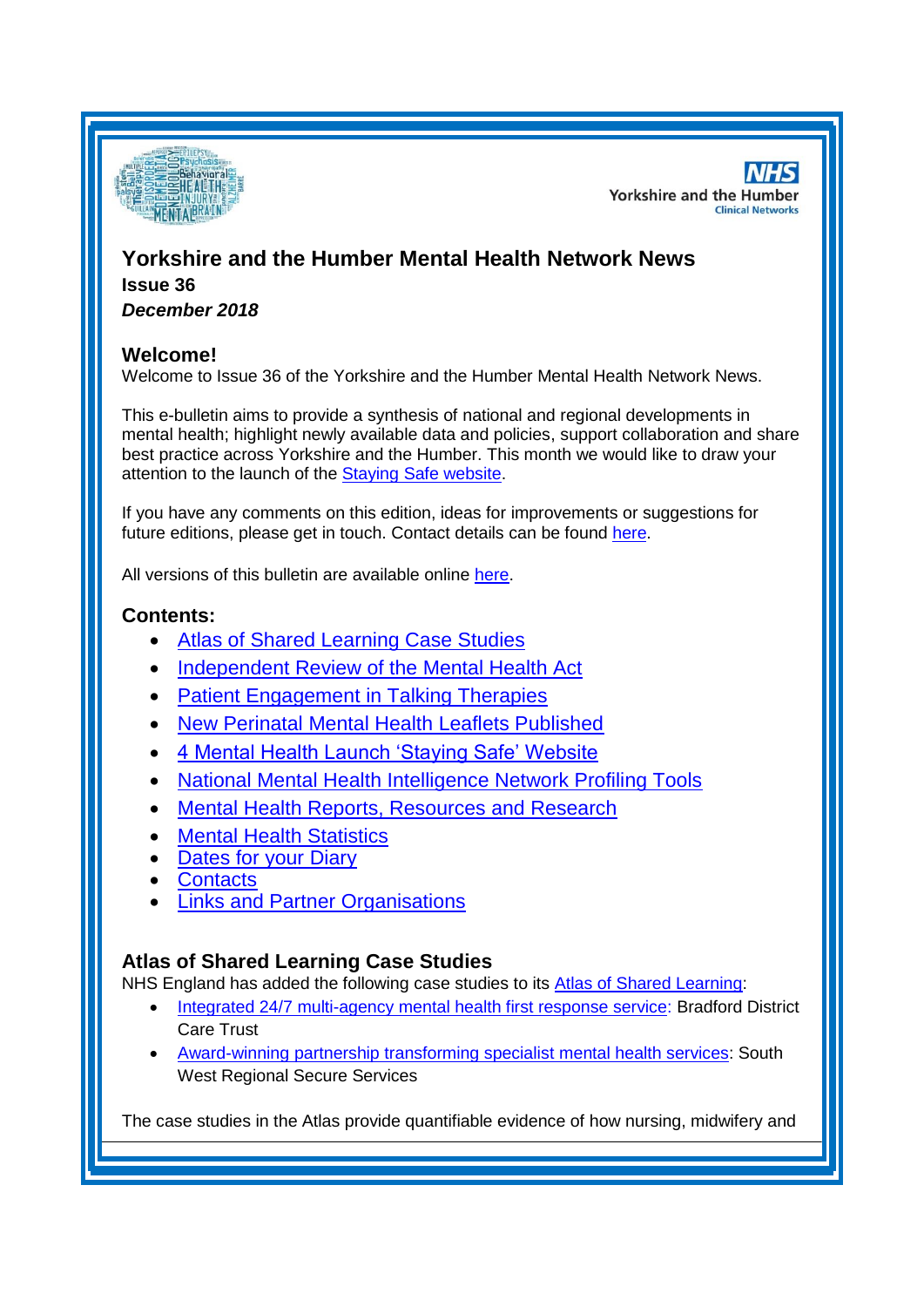care staff have led change, identifying and addressing unwarranted variation in practice, contributed to closing the three gaps as described in the Five Year Forward View and delivered the Triple Aim outcomes of better outcomes, experience and use of resources.

## <span id="page-1-1"></span>**Independent Review of the Mental Health Act**

The Department of Health and Social Care has published [Modernising the Mental](https://www.gov.uk/government/publications/modernising-the-mental-health-act-final-report-from-the-independent-review)  [Health Act: Increasing Choice, Reducing Compulsion.](https://www.gov.uk/government/publications/modernising-the-mental-health-act-final-report-from-the-independent-review) The final report from the Independent Review of the Mental Health Act 1983 sets out recommendations for government on how the Act and associated practice needs to change. The government will now introduce a new Mental Health bill to transform mental health care.

## <span id="page-1-2"></span>**Patient Engagement in Talking Therapies**

People with experience of common mental health problems, such as anxiety and depression, play an important role in developing talking therapy services. NHS England Has released two new case studies focussing on patient engagement:

The first case study is about how [patient involvement is key to improving mental](https://www.england.nhs.uk/mental-health/case-studies/patient-involvement-is-key-to-improving-mental-health-care/) health [care.](https://www.england.nhs.uk/mental-health/case-studies/patient-involvement-is-key-to-improving-mental-health-care/) This shows how feedback from patients is helping an Improving Access to Psychological Therapies (IAPT) service in Lincolnshire to develop new ways of working and to support recruitment of new therapists.

The second case study focuses on how the [Patient Forum helps improve the way mental](https://www.england.nhs.uk/mental-health/case-studies/patient-forum-helps-improve-the-way-mental-health-care-is-delivered-by-nhs-services/)  [health care is delivered by NHS services.](https://www.england.nhs.uk/mental-health/case-studies/patient-forum-helps-improve-the-way-mental-health-care-is-delivered-by-nhs-services/) This describes how an IAPT network in the Thames Valley area has reached out to former service users who are now contributing to new projects.

## <span id="page-1-3"></span>**New Perinatal Mental Health Leaflets Published**

A new set of mental health leaflets offer support for mums, their families, and the teams that care for them. The eight leaflets cover a broad range of topics including postnatal depression, postpartum psychosis and perinatal OCD, and the use of lithium and antipsychotics in pregnancy and breastfeeding. They offer advice and signpost to promote better understanding and support people in making decisions about perinatal mental health issues.

The leaflets have been written jointly by perinatal psychiatrists, women with lived experience of perinatal mental illness, and their partners. They have been delivered in partnership by RCPsych, NHS England and HEE. Please ensure maternity and mental health teams in your CCG are aware of these leaflets. Further information, and copies of the leaflets, is available on the [NHS England website.](https://www.england.nhs.uk/mental-health/perinatal/#securing-transformation)

## <span id="page-1-0"></span>**4 Mental Health Launch 'Staying Safe' Website**

The Staying Safe website is a potentially life-saving resource developed by 4 Mental Health, with invaluable input from international academics, mental health practitioners, people who have survived suicidal thoughts and those personally affected by suicide through bereavement.

[StayingSafe.net](http://stayingsafe.net/) offers compassion, kindness and easy ways to help keep people safer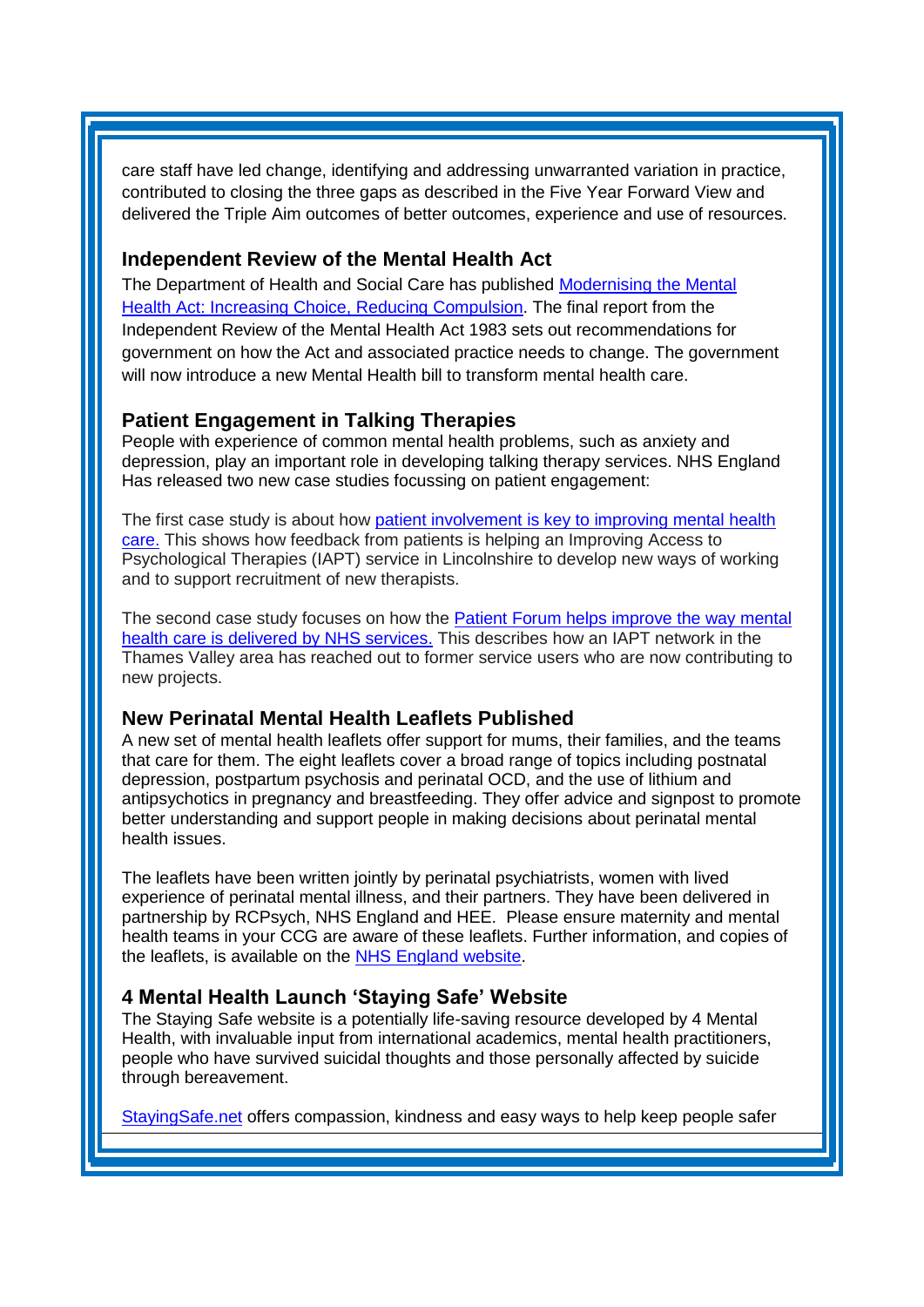from thoughts of harm and suicide, seek support and discover hope of recovery through powerful videos from people with personal experience.

The website provides vital 'Safety Plan' guidance tools, jointly funded by NHS England, with easy to print / online templates and guidance video tutorials purposefully designed to help people through the process of writing their own Safety Plan. A Safety Plan helps to build hope, identify actions and strategies to resist suicidal thoughts and develop positive ways to cope with stress and emotional distress.

It is 4 Mental Health's hope that anyone currently in extreme distress can share our hope that recovery is possible with the right support and that one day keeping a Safety Plan will be common place and regarded an extension of wellbeing and self-care.

For more information about [StayingSafe.net,](http://stayingsafe.net/) please contact [info@4mentalhealth.com](mailto:info@4mentalhealth.com)

#### **National Mental Health Intelligence Network Profiling Tools**

The National Mental Health Intelligence Network (NMHIN) has announced that the Suicide prevention profile became an official statistic on 6 November 2018. NMHIN has subsequently advised that the indicator 'suicide prevention plans in place' has been relocated. The indicator can now be downloaded as a map in pdf format from the introduction page of the [suicide prevention profile.](http://links.govdelivery.com/track?type=click&enid=ZWFzPTEmbXNpZD0mYXVpZD0mbWFpbGluZ2lkPTIwMTgxMjA0Ljk4NTU5OTcxJm1lc3NhZ2VpZD1NREItUFJELUJVTC0yMDE4MTIwNC45ODU1OTk3MSZkYXRhYmFzZWlkPTEwMDEmc2VyaWFsPTE3MDY1Nzg2JmVtYWlsaWQ9c2FyYWguYm91bEBuaHMubmV0JnVzZXJpZD1zYXJhaC5ib3VsQG5ocy5uZXQmdGFyZ2V0aWQ9JmZsPSZleHRyYT1NdWx0aXZhcmlhdGVJZD0mJiY=&&&100&&&https://fingertips.phe.org.uk/profile-group/mental-health/profile/suicide)

The National Mental Health Intelligence Network (NMHIN) has been conducting further developments on their suite of mental health profiling tools. Click on the links below to access the updates:

- **[Common Mental Health Disorders](http://links.govdelivery.com/track?type=click&enid=ZWFzPTEmbXNpZD0mYXVpZD0mbWFpbGluZ2lkPTIwMTcxMjA1LjgxOTE2MDgxJm1lc3NhZ2VpZD1NREItUFJELUJVTC0yMDE3MTIwNS44MTkxNjA4MSZkYXRhYmFzZWlkPTEwMDEmc2VyaWFsPTE2OTcwMTE4JmVtYWlsaWQ9c2FyYWguYm91bEBuaHMubmV0JnVzZXJpZD1zYXJhaC5ib3VsQG5ocy5uZXQmdGFyZ2V0aWQ9JmZsPSZleHRyYT1NdWx0aXZhcmlhdGVJZD0mJiY=&&&104&&&https://fingertips.phe.org.uk/profile-group/mental-health/profile/common-mental-disorders)**
- **[Crisis Care](http://links.govdelivery.com/track?type=click&enid=ZWFzPTEmbXNpZD0mYXVpZD0mbWFpbGluZ2lkPTIwMTcxMjA1LjgxOTE2MDgxJm1lc3NhZ2VpZD1NREItUFJELUJVTC0yMDE3MTIwNS44MTkxNjA4MSZkYXRhYmFzZWlkPTEwMDEmc2VyaWFsPTE2OTcwMTE4JmVtYWlsaWQ9c2FyYWguYm91bEBuaHMubmV0JnVzZXJpZD1zYXJhaC5ib3VsQG5ocy5uZXQmdGFyZ2V0aWQ9JmZsPSZleHRyYT1NdWx0aXZhcmlhdGVJZD0mJiY=&&&105&&&https://fingertips.phe.org.uk/profile-group/mental-health/profile/crisis-care)**
- **[Mental Health and Wellbeing JSNA Profile](http://links.govdelivery.com/track?type=click&enid=ZWFzPTEmbXNpZD0mYXVpZD0mbWFpbGluZ2lkPTIwMTcxMjA1LjgxOTE2MDgxJm1lc3NhZ2VpZD1NREItUFJELUJVTC0yMDE3MTIwNS44MTkxNjA4MSZkYXRhYmFzZWlkPTEwMDEmc2VyaWFsPTE2OTcwMTE4JmVtYWlsaWQ9c2FyYWguYm91bEBuaHMubmV0JnVzZXJpZD1zYXJhaC5ib3VsQG5ocy5uZXQmdGFyZ2V0aWQ9JmZsPSZleHRyYT1NdWx0aXZhcmlhdGVJZD0mJiY=&&&106&&&https://fingertips.phe.org.uk/profile-group/mental-health/profile/mh-jsna)**
- **[Severe Mental Illness](http://links.govdelivery.com/track?type=click&enid=ZWFzPTEmbXNpZD0mYXVpZD0mbWFpbGluZ2lkPTIwMTcxMjA1LjgxOTE2MDgxJm1lc3NhZ2VpZD1NREItUFJELUJVTC0yMDE3MTIwNS44MTkxNjA4MSZkYXRhYmFzZWlkPTEwMDEmc2VyaWFsPTE2OTcwMTE4JmVtYWlsaWQ9c2FyYWguYm91bEBuaHMubmV0JnVzZXJpZD1zYXJhaC5ib3VsQG5ocy5uZXQmdGFyZ2V0aWQ9JmZsPSZleHRyYT1NdWx0aXZhcmlhdGVJZD0mJiY=&&&108&&&https://fingertips.phe.org.uk/profile-group/mental-health/profile/severe-mental-illness)**
- **[Suicide Prevention Profile](http://links.govdelivery.com/track?type=click&enid=ZWFzPTEmbXNpZD0mYXVpZD0mbWFpbGluZ2lkPTIwMTgwNjA1LjkwNzEwNzExJm1lc3NhZ2VpZD1NREItUFJELUJVTC0yMDE4MDYwNS45MDcxMDcxMSZkYXRhYmFzZWlkPTEwMDEmc2VyaWFsPTE3MDEzODU4JmVtYWlsaWQ9c2FyYWguYm91bEBuaHMubmV0JnVzZXJpZD1zYXJhaC5ib3VsQG5ocy5uZXQmdGFyZ2V0aWQ9JmZsPSZleHRyYT1NdWx0aXZhcmlhdGVJZD0mJiY=&&&104&&&https://fingertips.phe.org.uk/profile-group/mental-health/profile/suicide)**

To receive updates directly from NMHIN visit the [PHE subscriptions page](http://links.govdelivery.com/track?type=click&enid=ZWFzPTEmbXNpZD0mYXVpZD0mbWFpbGluZ2lkPTIwMTgwMjA3Ljg0OTY1MzgxJm1lc3NhZ2VpZD1NREItUFJELUJVTC0yMDE4MDIwNy44NDk2NTM4MSZkYXRhYmFzZWlkPTEwMDEmc2VyaWFsPTE2OTgzNDk5JmVtYWlsaWQ9c2FyYWguYm91bEBuaHMubmV0JnVzZXJpZD1zYXJhaC5ib3VsQG5ocy5uZXQmdGFyZ2V0aWQ9JmZsPSZleHRyYT1NdWx0aXZhcmlhdGVJZD0mJiY=&&&107&&&https://public.govdelivery.com/accounts/UKHPA/subscribers/new?preferences=true) and select 'Mental Health Dementia and Neurology'.

#### **Mental Health Reports, Resources and Research**

The Centre for Mental Health has published [Filling the Chasm: Reimagining Primary](https://www.centreformentalhealth.org.uk/filling-chasm)  [Mental Health Care.](https://www.centreformentalhealth.org.uk/filling-chasm) This report explores local initiatives which bridge the gap between primary care and secondary care mental health services, supporting people have more complex needs, don't meet secondary care thresholds, or present with multiple or medically unexplained symptoms.

The Department of Health and Social Care has published [The Women's Mental Health](https://www.gov.uk/government/publications/the-womens-mental-health-taskforce-report)  [Taskforce: Final Report.](https://www.gov.uk/government/publications/the-womens-mental-health-taskforce-report) This report sets out how women's experience of mental ill health can differ to men's and the strategic priorities for the future. It urges commissioners and providers across the health and care system to take note of the report findings and to embed these in their work.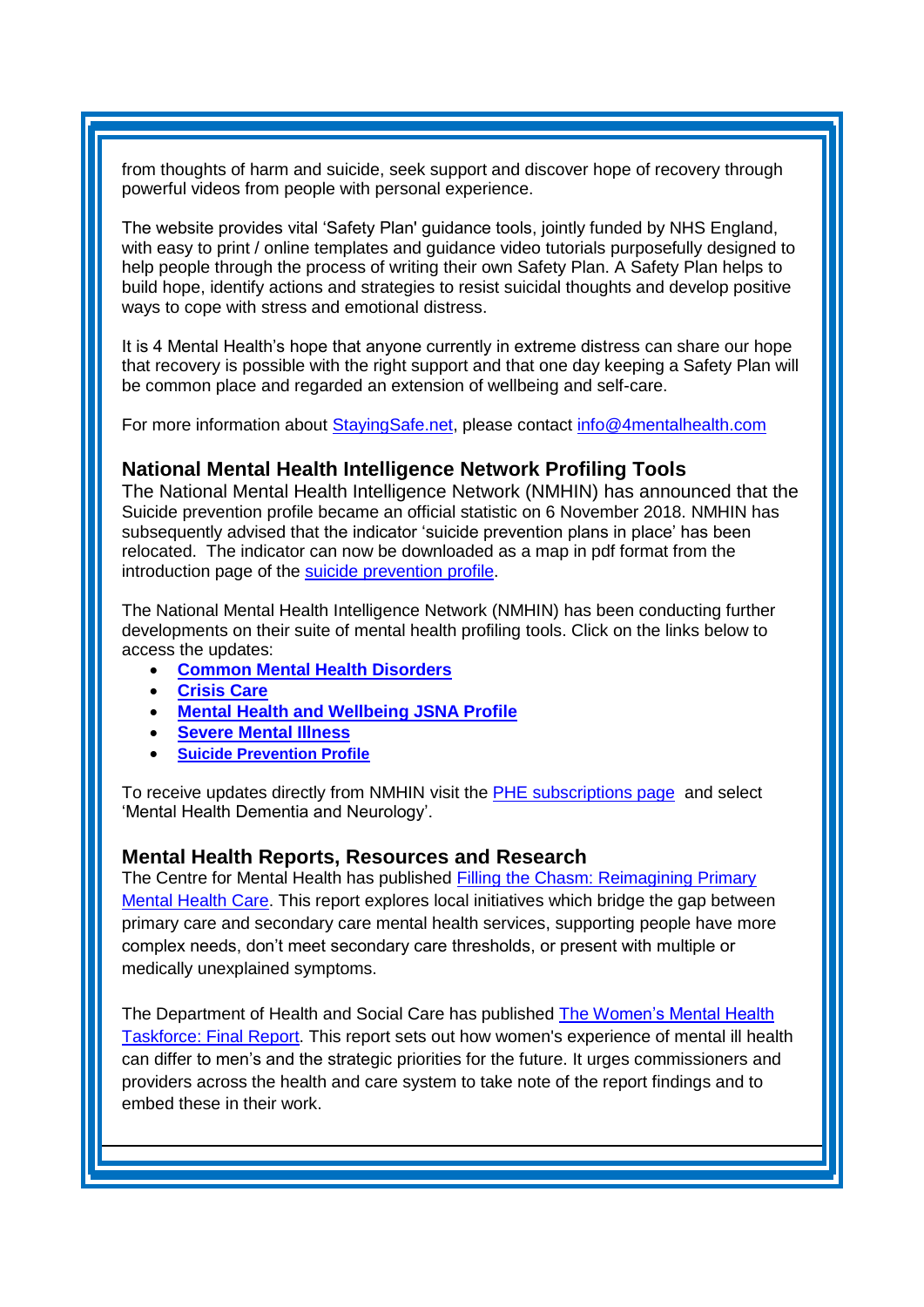The Mental Health Foundation has held community conversations with Londoners on how the Mental Health Foundation could better support people to be mentally healthy. [Londoners said](https://www.mentalhealth.org.uk/publications/londoners-said) sets out the solutions identified during these conversations, which include spreading knowledge, skills and support so people can look after themselves and their neighbours.

## <span id="page-3-0"></span>**Mental Health Statistics**

The following statistics have recently been released please click on the links to review further:

- <span id="page-3-1"></span>[Mental Health Early Intervention in Psychosis:](https://www.gov.uk/government/statistics/mental-health-early-intervention-in-psychosis-for-october-2018) October 2018
- [Mental Health Services Monthly Statistics:](https://digital.nhs.uk/data-and-information/publications/statistical/mental-health-services-monthly-statistics/final-september-provisional-october-2018) Final September, Provisional October 2018
- [Out of Area Placements in Mental Health Services:](https://digital.nhs.uk/data-and-information/publications/statistical/out-of-area-placements-in-mental-health-services/september-2018) September 2018
- [Psychological Therapies: reports on the use of IAPT services, England](https://digital.nhs.uk/data-and-information/publications/statistical/psychological-therapies-report-on-the-use-of-iapt-services/september-2018-final-including-reports-on-the-iapt-pilots-and-quarter-2-2018-19)  September [2018 final, including reports on the IAPT pilots and quarter 2 2018-](https://digital.nhs.uk/data-and-information/publications/statistical/psychological-therapies-report-on-the-use-of-iapt-services/september-2018-final-including-reports-on-the-iapt-pilots-and-quarter-2-2018-19) [19 data](https://digital.nhs.uk/data-and-information/publications/statistical/psychological-therapies-report-on-the-use-of-iapt-services/september-2018-final-including-reports-on-the-iapt-pilots-and-quarter-2-2018-19)

## **Dates for your Diary**

### **Yorkshire and the Humber Mental Health Network Events:**

- Tuesday 22 January 2019, 10:00-15:30, **Yorkshire and the Humber Senior PWP Network,** The Met Hotel, Leeds. To book your place email [Sarah Boul.](mailto:sarah.boul@nhs.net?subject=Senior%20PWP%20Network)
- Wednesday 6 February 2019, 09:45-15:45, **Yorkshire and the Humber IAPT**  Providers' Network, The Met Hotel, Leeds. To book your place email **Sarah Boul.**
- Wednesday 6 March 2019, 10:00-16:00, **Yorkshire and the Humber Urgent and Emergency Mental Health Care Network**, DoubleTree by Hilton, Leeds. To book your place email [Charlotte Whale.](mailto:charlotte.whale@nhs.net)

## **Other Events:**

 **SafeTALK Course**, which aims to teach participants four basic steps to recognise if someone is having thoughts of suicide and how to connect them with resources that can help. Available on various dates throughout 2018.

**For further information, and to check course availability, email: [wdu@york.gov.uk](mailto:wdu@york.gov.uk) or visit the website [here.](http://www.yorkworkforcedevelopment.org.uk/)**

- Monday 14 January 2019, 09:00-17:00, **Improving the Physical Health of Adults with Severe Mental Illness**, De Vere West One Conference Centre, London. To book your place click [here.](https://www.healthcareconferencesuk.co.uk/event/1391/book) NB: There is a cost to attend this event.
- Friday 18 January 2019, 09:00-17:00, **Decision Making and Mental Capacity: Implementing the 2018 NICE Guidance**, De Vere West One Conference Centre, London. To book your place click [here.](https://www.healthcareconferencesuk.co.uk/decision-making-and-mental-capacity-2019) NB: There is a cost to attend this event.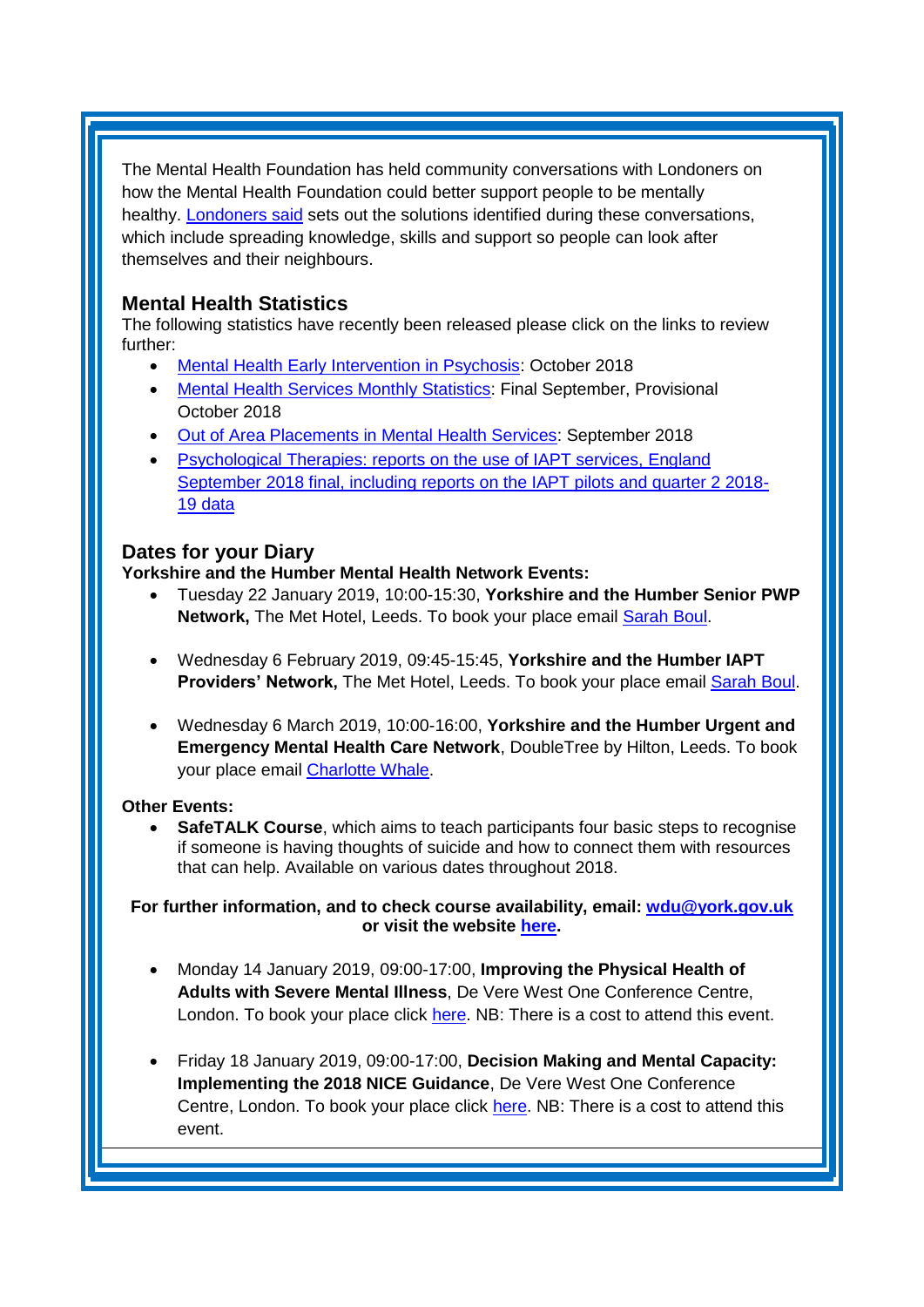- Wednesday 23 January 2019, 09:00-17:00, **2019 IAPT National Networking Forum**, Birmingham City Football Ground, Birmingham. To book your place click [here.](http://www.iapt-nnf.co.uk/booking/index/97/?utm_source=SBK%20Healthcare&utm_medium=email&utm_campaign=9813357_1901PT%201st%20email&dm_i=1SB0,5UC19,MCTTTA,MTWPG,1) NB: There is a cost to attend this event.
- Thursday 31 January 2019, 08:45-15:30, **Mental Well-being of NHS Staff Conference**, Central London. To book your place click [here.](https://westminsterinsight.com/booking/3231/NHMHEO-1900096) NB: There is a cost to attend this event.
- Tuesday 5 February 2019, 09:30-16:30, **NSPA Conference 2019: Suicide prevention across the life course**, Kia Oval, London. To book your place click [here.](https://www.eventbrite.co.uk/e/nspa-conference-2019-suicide-prevention-across-the-life-course-tickets-52083097948?aff=Supporters) NB: There is a cost to attend this event.
- Thursday 7 February, **Time to Talk Day**. More information and free materials to support the day can be accessed [here.](https://www.time-to-change.org.uk/get-involved/timetotalkday-2019)
- Thursday 14 February 2019, 09:00-17:00, **Restrictive Interventions in Physical and Mental Healthcare Settings: The Legal Framework**, De Vere West One Conference Centre, London. To book your place click [here.](https://www.healthcareconferencesuk.co.uk/event/887/book) NB: There is a cost to attend this event.
- Tuesday 12 March 2019, 09:00-17:00, **Learning Disabilities and Autism: Promoting Positive Outcomes**, Manchester Conference Centre, Manchester. To book your place click [here.](https://openforumevents.co.uk/events/2019/learning-disabilities-and-autism-promoting-positive-outcomes/#book?utm_source=OFE+S3.1+LD19+WC+26.11.2018+NHS+4&utm_medium=email&utm_campaign=OFE+S3.1+LD19+WC+26.11.2018) NB: There is a cost to attend this event.
- Monday 29 April 2019, 09:00-17:00, **IAPT Improving Access for All**, Park Inn by Radisson, York. To book your place click [here.](http://www.iapt-nnf.co.uk/booking/index/105/?utm_source=SBK%20Healthcare&utm_medium=email&utm_campaign=10129413_1932PT%201st%20email&dm_i=1SB0,613WL,MCTTTA,NNC6M,1) NB: There is a cost to attend this event.

## <span id="page-4-0"></span>**Contacts**

If you would like to discuss any of the items included in this e-bulletin or would like further information about the Mental Health Network please contact:

Sarah Boul, Quality Improvement Manager: Adult Mental Health [sarah.boul@nhs.net,](mailto:sarah.boul@nhs.net) 0113 8253458 / 07584362063

Charlotte Whale, Quality Improvement Manager: Adult Mental Health [charlotte.whale@nhs.net,](mailto:charlotte.whale@nhs.net) 0113 8249346 / 07796611108

Twitter: @YHSCN\_MHDN #yhmentalhealth

## <span id="page-4-1"></span>**Links and Partner Organisations**

 **Interested in Dementia**? Why not check out the Yorkshire and the Humber Dementia Network E-Bulletin? Click [here](http://www.yhscn.nhs.uk/mental-health-clinic/Dementia/YHSCNDementiaBulletin.php) to read more.